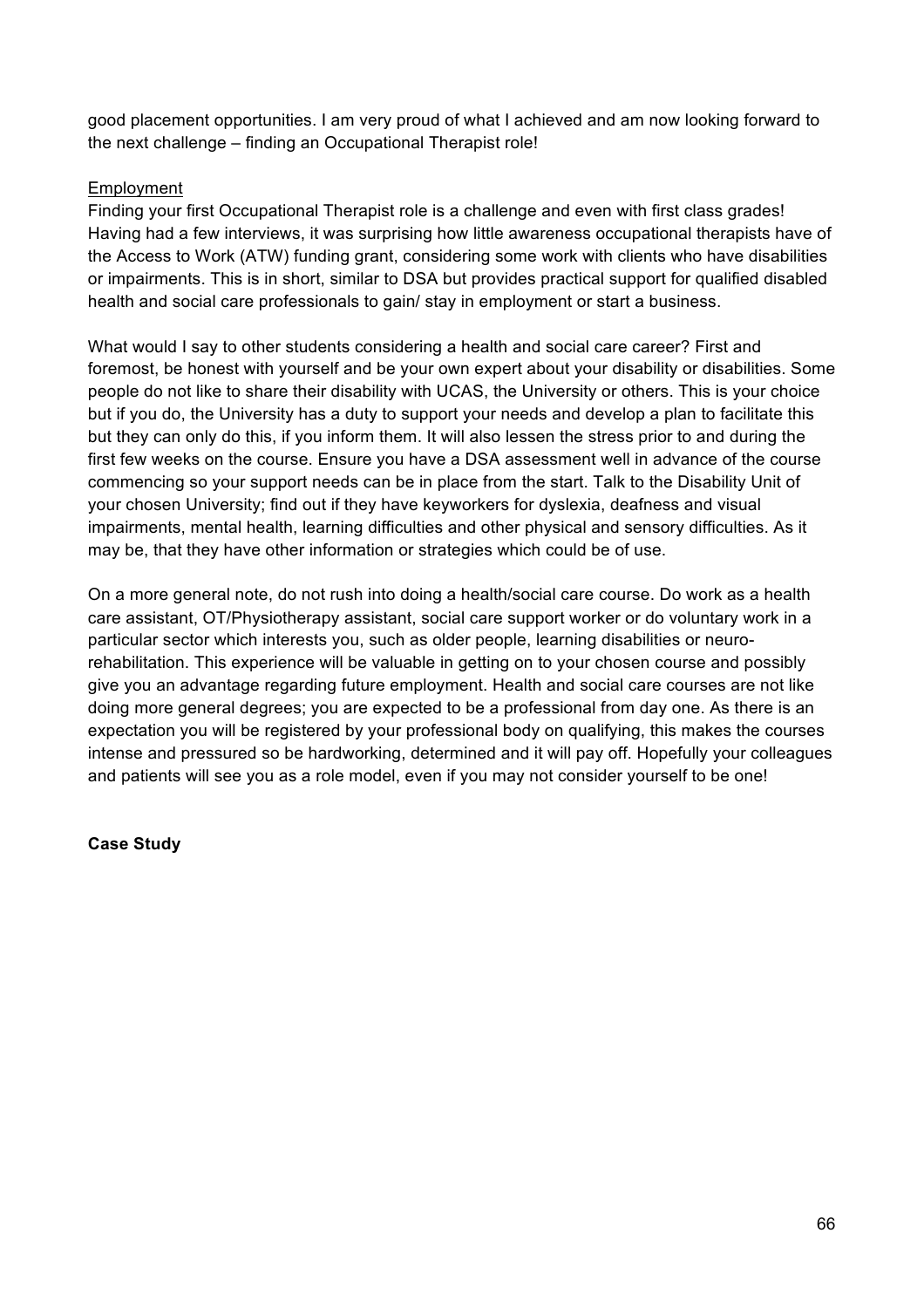# Admission

In terms of the admissions process, I was really keen to do my research and knew what I was getting into. So my top two universities, I made sure that I went and researched the environment and made sure that it was going to work for me and be accessible. I got in touch with the degree administrator to talk about the set up of the university. Then I applied through UCAS and got an interview and was offered a place. I was sort of excited and ready to go really.

### Teaching and learning

In terms of my general experience at university with the teaching and learning, it was a very positive experience for me. I just made sure I was honest and told people what I needed because how are they going to know otherwise. So I just said when I was in plaster, I needed ground floor teaching rooms, I needed a bit of time to be able to go and do my catheter, you know I just found that the more honest you were the better. They also gave me extra time in exams to have rest breaks. They never got angry about that or frowned at it, it was just totally encouraged.

### Placement

In terms of placement that was also an incredible experience. The university were really supportive in organising it. They would get in touch with the educators and would explain that I was disabled and that my needs were kind of mobility wise. Then I would get in touch with them before the placement started and explained what I needed and just have a discussion about whether it could work and how we could make it work. I think it is really important to know that sometimes the placement supervisors are as nervous as you are about taking a disabled student and that all you need to do is to be honest and discuss what you need and then everybody knows just where you are at. Just be honest; don't be afraid to speak up.

## Qualifying and employment

In terms of qualifying and employment just go for it! You know, you are working in a hospital, you are working in the community, and there are people who are disabled as well. I found that it is just a totally positive experience. You can build up a rapport with patients because you understand a bit more of what they are going through and you tend to be able to give them your own experiences as well.

### GO FOR IT!

In terms of people who are considering training as a speech and language therapist or as a physio or something like that with a disability, you know don't let anything put you off. You know, get in touch with people; discuss what you want to do. Discuss what adjustments you need to be made and just go for it. You know, nothing ventured, nothing gained.

# **Case study VI Practitioner with dyslexia: 27 years of successful practice**

I am sharing my experience of having dyslexia and how that has affected my working life. I qualified as a Physio in 1987 and at present I am working as a community physiotherapist, part of an integrated therapy team. I have dyslexia and my eye sight is not fabulous either and the combination of those two means that I cannot actually drive.

I was not diagnosed as having dyslexia until just before taking my O levels. That was because I had a really astute English teacher for the time that expressed to my parents her concern that even though I was bright and able verbally, my written work was appalling and even though my mum went through my spellings on practically every subject of my work, I was obviously having great difficulty. At this time I don't think dyslexia (and certainly in the school and Local Education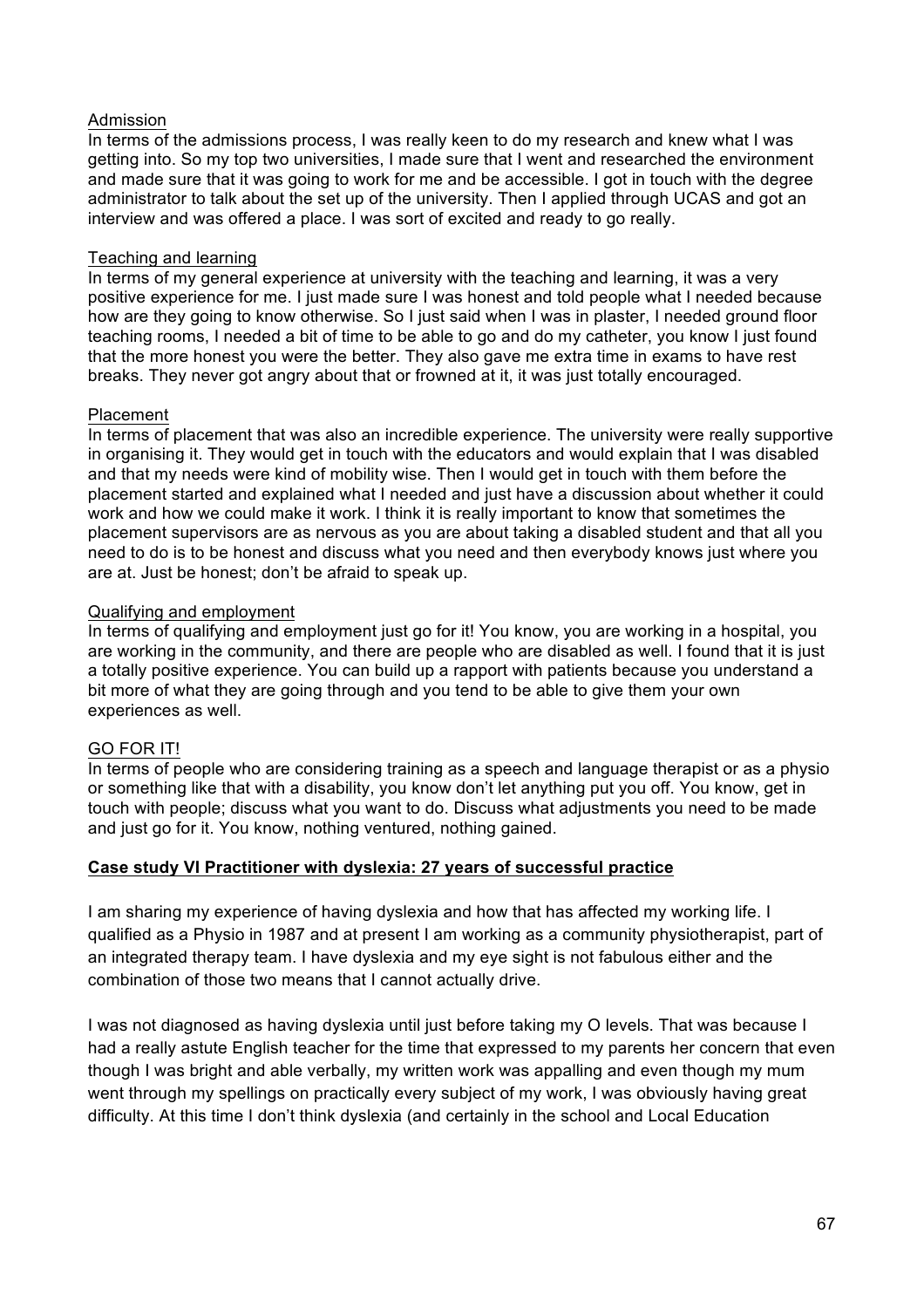Authority (LEA) I was in) was really talked about. So the school and LEA didn't have any procedures in place to look at why I might be having these difficulties, so they advised my parents to send me to a private educational psychologist who accessed me and sort of gave me a diagnosis of dyslexia based on my IQ, which was high. My written work was appalling and of course I had visual and perceptual type problems as well. As a result of that, I was given extra time for my O levels and A levels and I did my exams on a separate table with a lamp to help with my visual problems. So that was where I actually got with my school, I did really well with my O levels and A levels so that was great and I decided during that time to train as a Physio. At that time I did not realise that the educational psychologist had really advised my parents strongly not for me to do A levels or go on to further education because they thought I will find it too stressful. Luckily they didn't tell me, but kind of just supported me in my decisions.

One of the things people want to think about is the procedure for applying to become a health care professional, especially if you have dyslexia. Really at that time, because it was not recognised, it didn't even come up in the interview; I don't know if the school wrote anything in their reports about me so it wasn't a question of disclosure or non disclosure it was not really anything. It wasn't something anybody really talked about and to be honest even though I had been given a diagnosis I tended just to shrug it off and not take any notice about that.

In my school before that, I had quite a tricky time. The typical problems of been told off for failing a spelling test, getting nought out of twenty or one out of twenty even though I tried to learn them and really struggling with copying things off the board. So, I was perceived as sort of being slow, and so it was the whole thing of when you are looking at the board and you are trying to write it down you just can't do it and the more stressed you get, the harder it will get and I will often have to stay behind and do that. I was told off for being lazy and being careless. I remember having to go to the head teacher's once because I had been a bit naughty but she also had my rough book. There was a group of us that had been naughty but I was made to stay behind afterwards and really blasted for having such appalling writing and told it was disgusting and she went on and on about it. That was often the implications of having dyslexia.

When I got to college in some ways things became harder, though school didn't give me much in the way of strategies to learn, I just kind of worked those out for myself; at college I found things harder because it was people talking and trying to write it down, which I found incredibly hard and trying to look at the board and write it down. When I was at school, especially in sixth form I had one or two friends whom I knew incredibly well, they would always give me their notes after every lesson and I would have to spend the extra time with their notes and putting them in a way I could learn. I couldn't really use anything I had written down in the class as it never made sense; I could not even read my own writing basically. At college, it was new people who were actually quite competitive and there was not really a sense of being aware of those issues. Even the girls that I lived with were not prepared to let me use their notes because they thought I was just copying and using them, so that was really quite hard. It didn't occur to me to go and talk it over with anybody. I also find it hard just rote learning muscles, which is what the anatomy was like in the first year because the way I like to learn is really understanding. So, if I can understand a concept and see it through that is fine; if I am actually trying to look at a word and memorise it, that is hopeless. I have issues with remembering names and visual perception is really hard so. I might be told someone's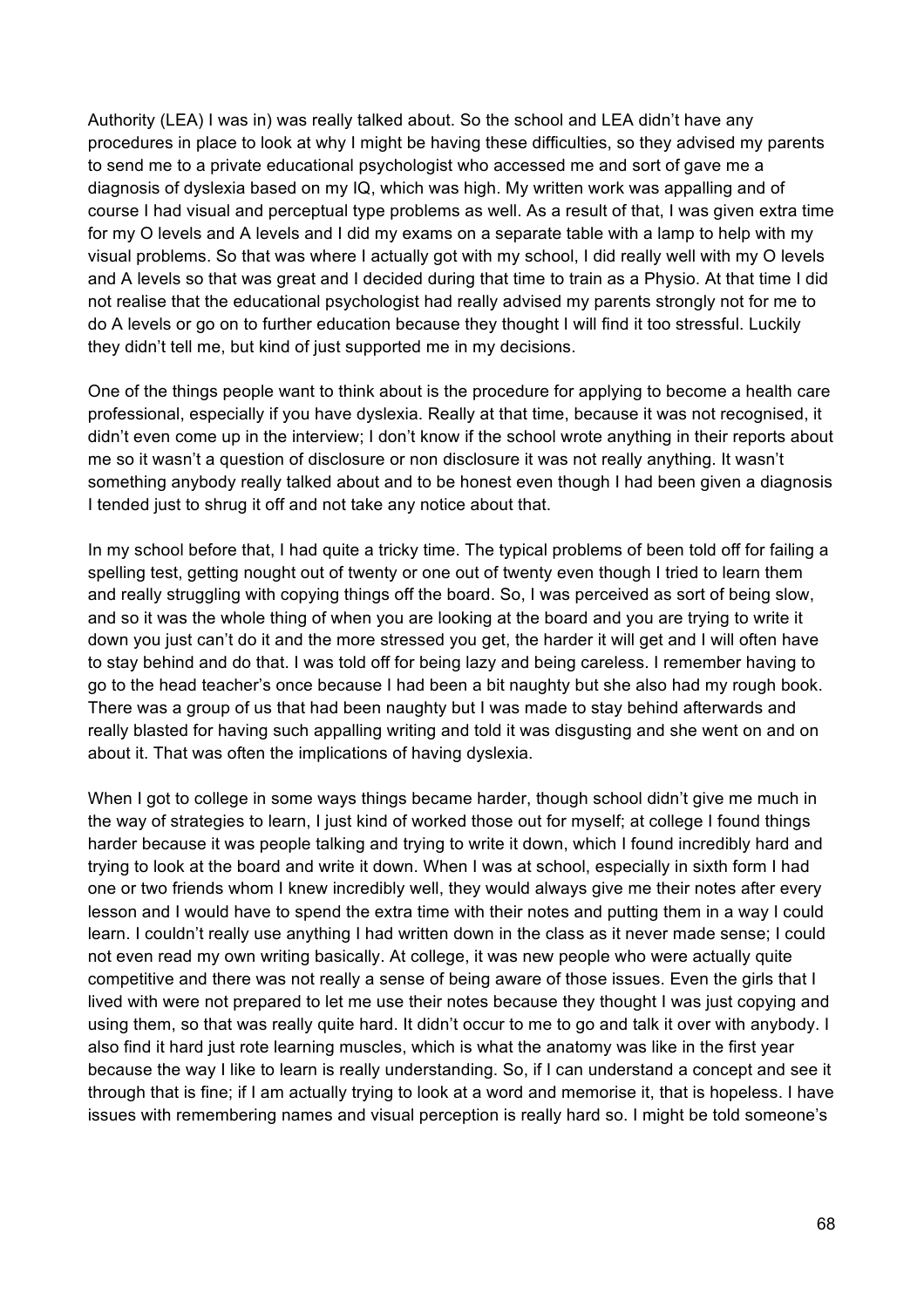name and try to remember it even though I have been told several times or write it down really clearly. That kind of learning for me was really hard. In exams at the end of the year, what we called Part 1s there was no indication that I would be given extra time, so I kind of just went along with it.

In the second year, in the clinical field, things could have gone to a bit of a head. I obviously got quite stressed, but was OK until I had a problem with one of my placements which was kind of linked to the difficulties I had with dyslexia. On the next placement it was outpatients and I found that really, really hard and so I decided that perhaps this wasn't the job for me, but there were other reasons as well. At that point there was a bit of help, I think people realised I must be struggling, but whereas they let me have like a week to think (and at the end of the week I thought "no I really wanted to do physio"). Nothing was put in place to help or support me and I think that was just because that wasn't just what happened in those days and there wasn't the technology. So I just plodded on and I got through my training and then for my finals there was no assistance for my exams, no extra time as I had in O levels and A levels; that wasn't seen to be appropriate. I think I may have discussed it with my tutor and they just said you have to cope in the real world basically. I passed and had my first job.

Moving into work was very easy in those days, I had several job offers and because I was getting married I moved to the job that was most convenient to where we planned to live. To be honest having managed to get to O Levels, A Levels and all my training, which as a physio was very hard, because you had to do all the academic work as well as working and lots of travelling, I think if you can get through that amount and then going into the working world you are kind of there-really. In those days there wasn't the technology or anything so you are just expected to work and so you just take it in yourself. You know you are going to take longer doing everything, you know there are certain things that are going to stress you so you try and work out certain strategies that will help.

I will always stay late, writing things up, you know; so, writing in rough and then writing [notes] up later, especially in outpatients. I think that is probably the main strategy. I also probably took stuff home quite a lot. So I just sort of muddled through and put the whole dyslexia thing behind me and did my rotations in those days and then got my job in paediatrics. That was actually a real relief because you are not working in the acute systems and you are spending much more time with parents and families; there is much more of an emphasis on having empathy and those kinds of skills can come through then. In those days you were not expected to be rushed, you were expected to give people time and if they needed a cup of tea you took the time, and that was acceptable in those days, but not now. So rather than having to see several people in outpatients, say, every ten minutes and having people go, and rushing from one cubicle to another you just had to pace yourself to relate to children and family. So that was better.

I worked for a while at the Children's Hospital in Birmingham which was very research oriented and very much a calm atmosphere and taking time and so there weren't any issues there and then I had like several types of little jobs due to personal circumstances. The next long job I had was working in a residential school and really dyslexia was not really an issue there because you could pace yourself. But it was there that I began to actually face up to the fact that I might have a problem, because I think you don't want to be different to everybody else and you don't want to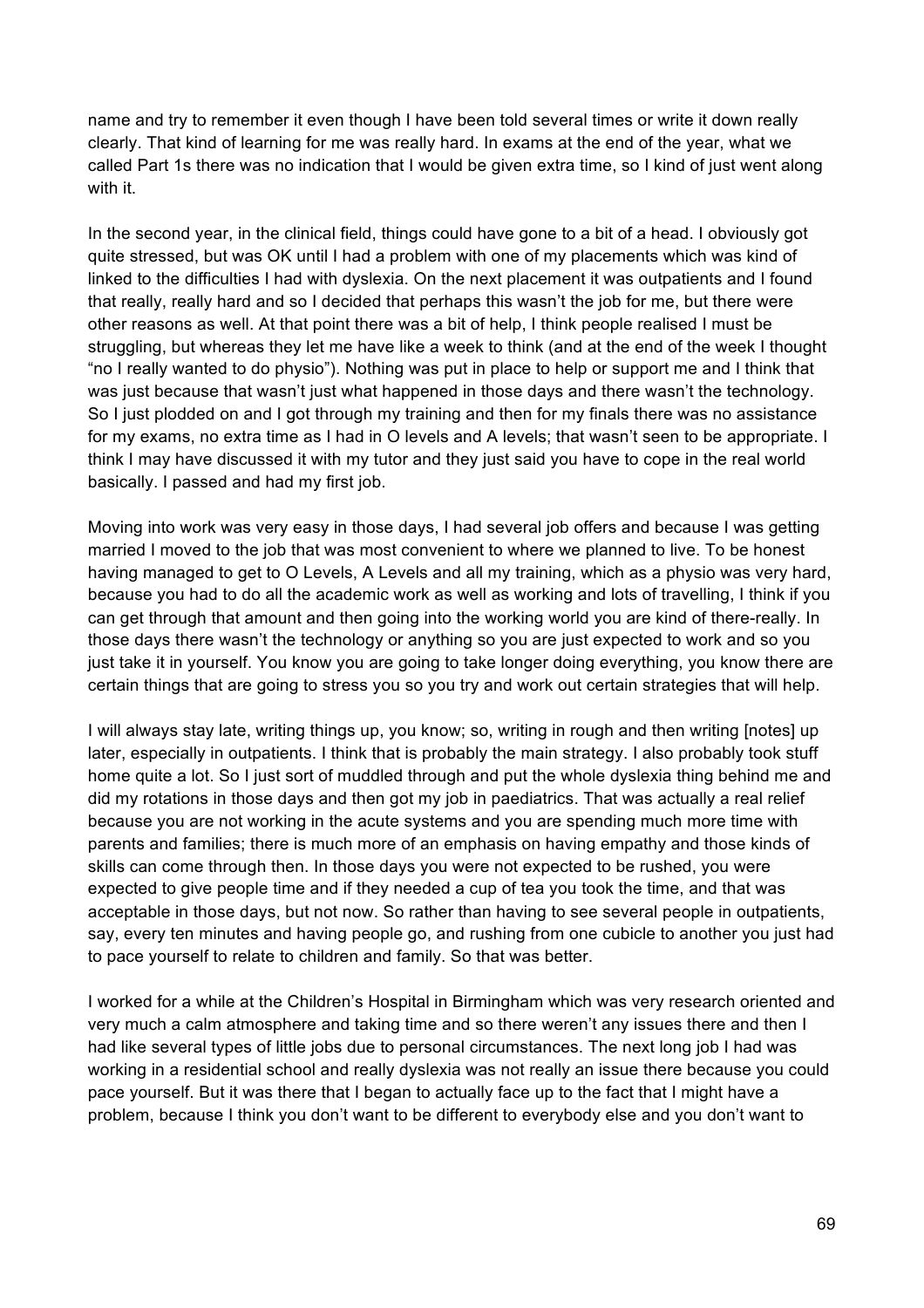make a song and dance for everything, you just think this is me, this is who I am. One of two things came to a head that weren't anything to do with dyslexia and the Head of that School was an English teacher and I had gone to see her and chat things over and she said "you know you do remarkably well for someone that has dyslexia". I almost burst into tears then because (a) I thought how did you know? and (b) if I had not actually told somebody then I must really have a problem. That was one of those moments that you remember and I thought "that is really useful to know". Whereas before that even though I have had help in O levels and A levels, nobody apart from the educational psychologist had ever really acknowledged that I had a problem. That was useful; it didn't mean that my working practice changed. This was before the days of PCs so you would write your reports in hand and then the secretary will write them up. They were lovely, they got to know my handwriting and all my little abbreviations and things and that was fine.

I just trundled along with things and I got a similar job when we moved in a residential school when we moved and things just ticked along OK. I was very much aware that I would take longer than other people. I got to grips a lot more with IT in that job; the previous school hadn't had computers. This school did. I found that once I was shown what to do I picked things up quite easily but I think the thing I find hard and still find incredibly hard is speed of typing. I find it difficult having thoughts and then having to type. It was fine. I was able to pace myself. Unfortunately, that school was closed and I have just been recently redeployed into the community, which is lovely in many ways; but I think I have felt the most dyslexic in my life with the pace and pressure of working in a different environment. This made things come to a head a wee bit or more than a week back and I had to go and see Occupational Health and they advised that I need to talk to Access to Work about it. That is where I am now.

I would say if it is something you want to do, just go for it and there is so much more support now, so I advise that if I can manage it then you can manage it. When I came to the established trainers' day for the students, there was a workshop on dyslexia and I think the lady that was leading said can you get into small groups and discuss the positive things about having a student that has dyslexia with you and everybody's reaction in my group was just really negative. They just said they can't think of anything positive and that really upset me and so I just thought of all the things that are positive that people with dyslexia have. When you have had something like that and have had to work through it you know:

- People with dyslexia will have great perseverance
- They will have much more empathy because they have had to cope with something that is hard. They will be absolutely good at problem solving and they would really be good at thinking outside the box
- They would be much better at seeing the whole picture of things
- They would be used to developing other ways of doing things because a person who hasn't got that problem may not have had to do this.

I would say that if you have dyslexia you have the potential of developing all those gifts and in spite of, well not in spite of but because of, your difficulties, you have got lots of other positive things to offer, so I would encourage you to go for it.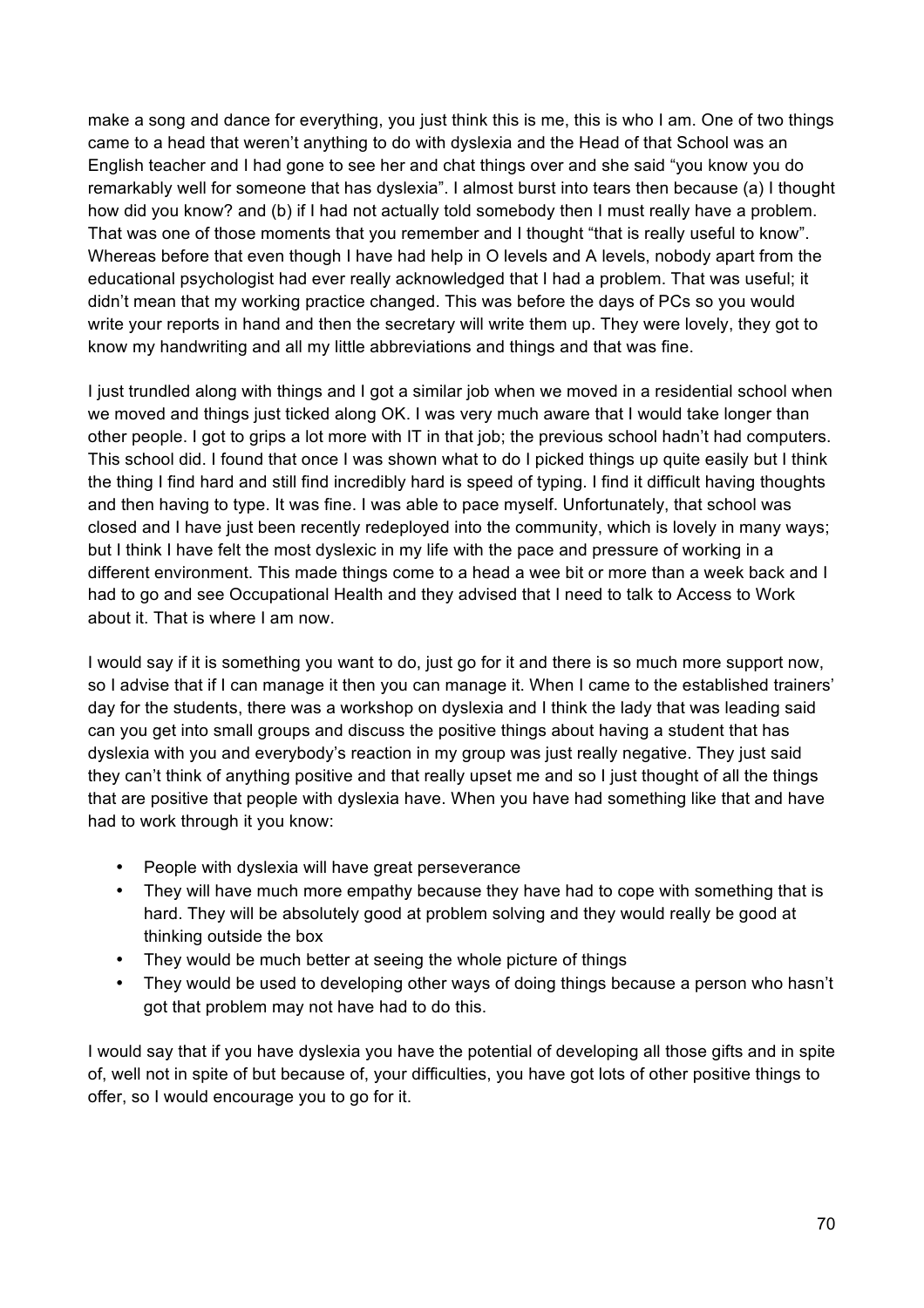## **Case study VII Student Journey: physiotherapy student with rheumatoid arthritis**

Hi, my name is Emma; I'm a third year physiotherapy student from Coventry University. I was diagnosed with rheumatoid arthritis as a child, predominately affecting both knees. As I was diagnosed as a child I have had the opportunity to develop effective coping strategies to manage my condition and now I'm 28 years old I don't feel my arthritis really affects my daily life. As you can tell by my age and that I'm only a third year student, I didn't jump straight from school to college to university. I worked for several years in IT before deciding to go to college and eventually university to study sports therapy. It was during this degree I realised physiotherapy was the profession for me. I had guidance from my tutor at university about the physiotherapy course, however, I didn't feel the need to seek guidance about how I'd cope with having RA and becoming a physiotherapist. I didn't feel my condition would be an issue – possibly due to the fact I hadn't had any severe flare ups for a couple of years – like I say I was able to self-manage quite effectively.

The admissions process was simple enough, through UCAS like all other prospective students. I was worried about declaring I had a disability on my application form as I didn't feel my RA was disabling to me. I was also worried I wouldn't be offered a place on the course, so I pondered as to whether to declare it or not. I decided to be honest and tell the university about my condition. I was offered a place despite being considered disabled so in the end I was glad I was honest as I could really be myself.

In the first week of starting the course I had to have an Occupational Health review to highlight areas I may struggle with. I also visit the tutor for disabled students a couple of times per year to check everything's ok and that I'm still managing without any issues. The university have been incredibly supportive at offering advice and they have a wide range of services for disabled students. The lecturers on my course have also been very supportive at providing alternate physiotherapy treatment techniques to avoid placing my joints in painful positions. On my clinical placements my educators are aware of my RA, as I agreed for a letter to be sent from university prior to me starting the placement. All placements have made it clear that my RA isn't a problem and have allowed me to work comfortably throughout. I've not experienced any major issues, although having a physical disability makes you much more aware of your posture when treating patients!

I don't have any concerns about finding employment as a disabled person as throughout clinical placements I have found alternate ways of coping which I will emphasise when applying for jobs and at interviews. I've come to understand, however, that some areas of physiotherapy may be physically too much for me to cope with when I'm qualified; however, other doors remain fully open to me like all other physiotherapists without a disability. I would encourage people with disabilities to apply for courses in health and social care – I'm beginning to realise how much of a rewarding career I will be getting by working as a healthcare professional. I don't think having a disability and working with people with similar problems is a bad thing – quite the opposite in fact. You're able to empathise with patients and treat them holistically as you can draw on your own personal experiences.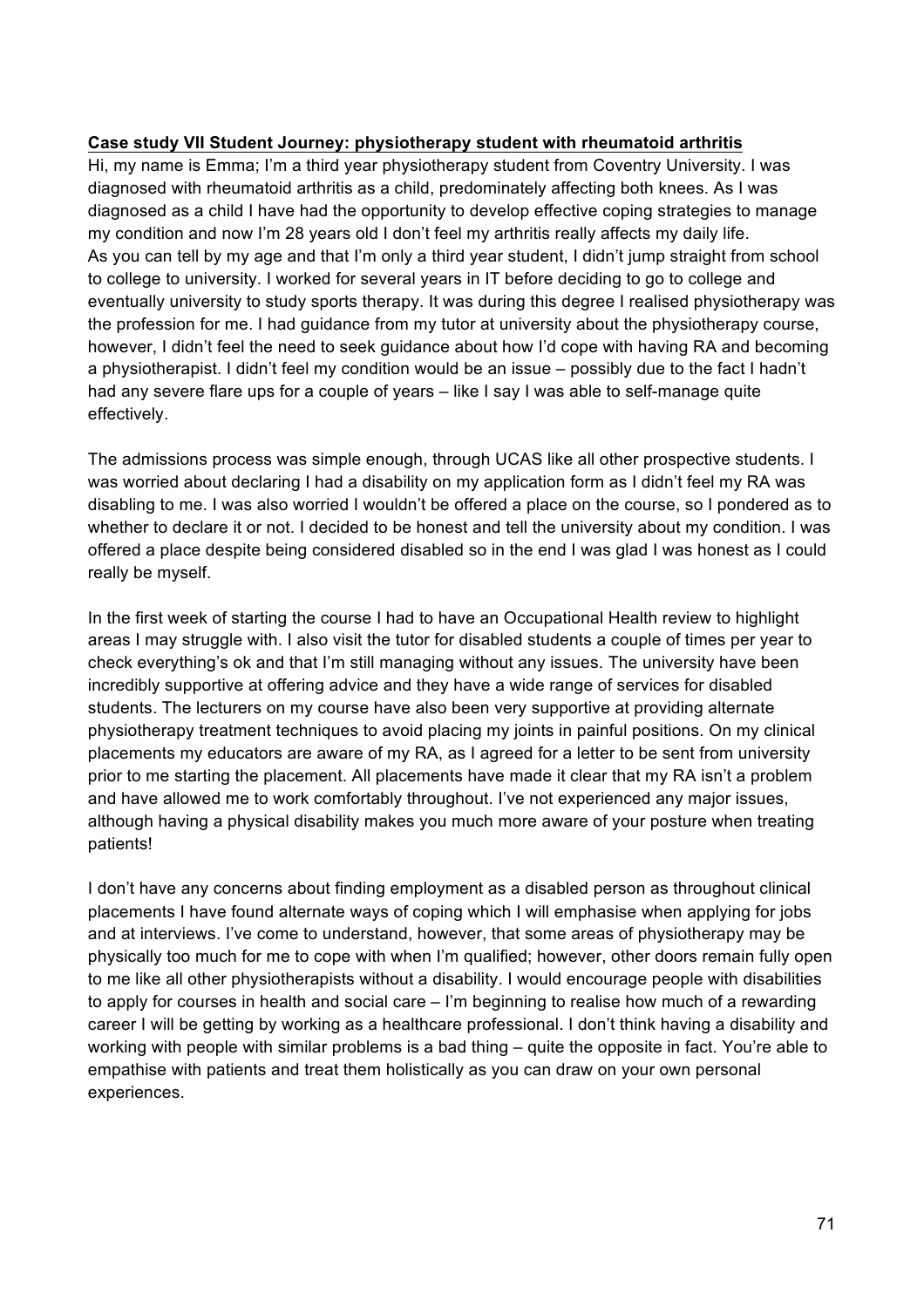I hope I've been able to reassure those of you who are worried their disability will be an issue when applying for and training in their chosen profession. My experience is only a positive one – so I would encourage you to go for it! Thank-you for listening.

## **Case Study VIII Student Journey: social work student with trigeminal neuralgia and atypical facial pain**

## **Introduction**

My name is Mr. C and I am a full time student at Coventry University in my final year. I am studying BA Social Work and I am on my final placement this year and will graduate in 2014.

## Condition/Disability and University Experience

I was diagnosed with Trigeminal Neuralgia and Atypical Facial Pain at the end of November 2013 after suffering with the symptoms of this from the beginning of October 2013. I wasn't sure whether I would continue on the final year, as my disability is very bad and I was not sure whether I would be able to continue. I spoke to my Course Director to discuss what my options would be. My Course Director really helped me and we went to see the placement coordinator as I was going to be going on a 100 day placement starting September 2013. After talking to both I felt that I had some options and things that I could put into place [to help].

I was able to speak to the Disabilities Support Team at the university who showed me how much support and help I could get from the University and also from the DSA (Disabled Students Allowance). I was also able to access counselling from the university to help me to deal with what will possibly be a lifelong disability as there is no easy cure for this. My experience with the university since I have had this disability has been very, very good. I have been extremely impressed with the way that the Course Director and Placement Coordinator have handled my disability and how they ask me each time they see me. They like to find out how things are going with me and the placement and what is happening with my disability and how I am managing it with doing the placement.

Being on placement has been hard at times as I don't want my disability to stop me from being there and accomplishing what I need to as I know that I'm capable of finishing this degree and doing really well on placement. At the placement, I have found them all to be supportive and very understanding and if I need to go home and work from home then they have been happy for me to do that. I think that sometimes though, they all forget that I have a disability or an illness as 80% of the time, it is controlled. I don't see this as a problem as I don't want people to focus on me being in pain all the time, but instead, look at what I can do and focus on that all the time. However, my placement has been fantastic as well and they have figured out some of the signs for when I am in pain.

I am looking forward to qualifying but am very nervous about being employed, as I would have to tell the employer eventually about my disability and that scares me as hardly anyone knows about it and if they do know anything, then they are usually only slightly informed and I'm not sure what